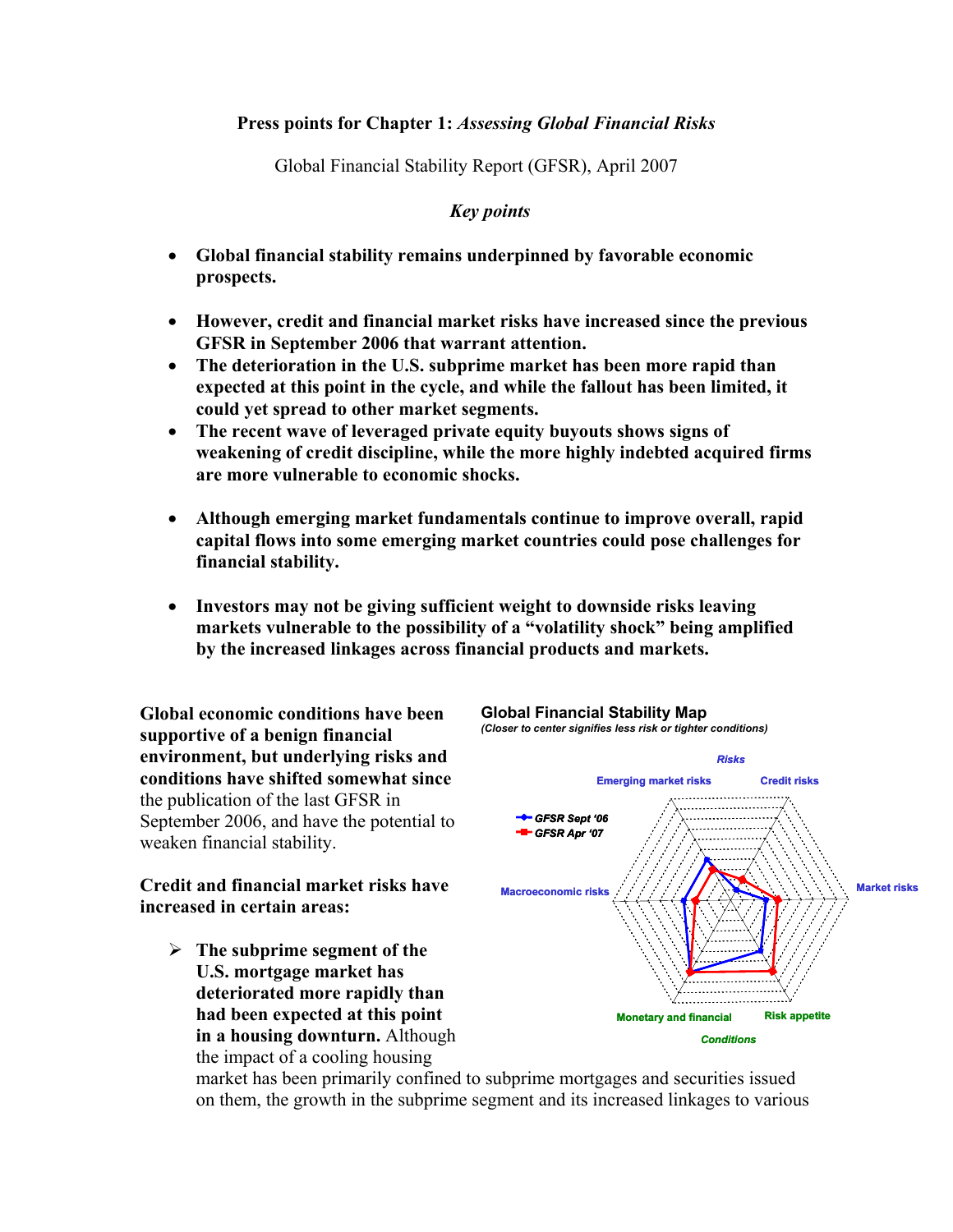types of securities mean that shocks could create dislocations in broader asset markets. In particular, (i) looser credit standards may have extended beyond the subprime sector, as higher-rated mortgage collateral, notably portions of the "Alt-A" market, the next riskiest mortgage segment, may have been subjected to the same underwriting weaknesses observed in the subprime sector; (ii) prices in the wider market for structured products backed by subprime mortgages have reacted to the signs of deterioration; and (iii) other consumer credit markets, including credit card and subprime auto loans asset-backed securities (ABS) could experience losses.

- ¾ **A massive increase in private equity buyouts has been spurred by strong corporate performance, capital structures that have been perceived as having too little debt, a desire to reduce the scrutiny associated with being a public company, and a large influx of capital into private equity funds** . So far, target firms are mostly those with high cash flows and low leverage. However, there are signs that credit risks have risen as valuations of target companies are rising along with leverage, while credit discipline is eroding reflected in the continued weakening of loan covenants.. The leveraged buyout (LBO)-acquired firms that have become heavily indebted may be more vulnerable to economic shocks. A collapse in one or more high-profile deals could leave banks with exposure during the syndication stage and could trigger a wider reappraisal of risks across a broader range of credit products.
- ¾ **Financial market investors may be giving insufficient weight to downside risks**, assuming that low risk premia and low volatility are a more permanent feature of the financial market landscape. The growth of carry trades is another sign that market participants do not view the cyclical factors—including ample liquidity, low leverage and high risk appetite—contributing to the low volatility environment as likely to reverse in the near-term. A "volatility shock" could be amplified by leveraged positions and uncertainties about concentrations of risk exposures stemming from the rapid growth in innovative, complex products.

## **Risks associated with capital inflows to emerging markets and the global macroeconomic outlook remain, but have receded somewhat:**

- ¾ **Capital inflows to some emerging markets have risen rapidly, in part reflecting improved economic fundamentals,** but also the search for yield given low interest rates in mature markets. The shift to private sector flows, especially bank-based flows into emerging Europe and portfolio flows into other regions suggests foreign investors are taking on more risk. This can pose challenges for the authorities of some recipient countries with large current account deficits, especially if capital flows were to reverse.
- ¾ **Risks associated with changes in global growth, which are still tilted to the downside, have also declined since last September.** While the downside risk from a possible disorderly unwinding of global imbalances has receded